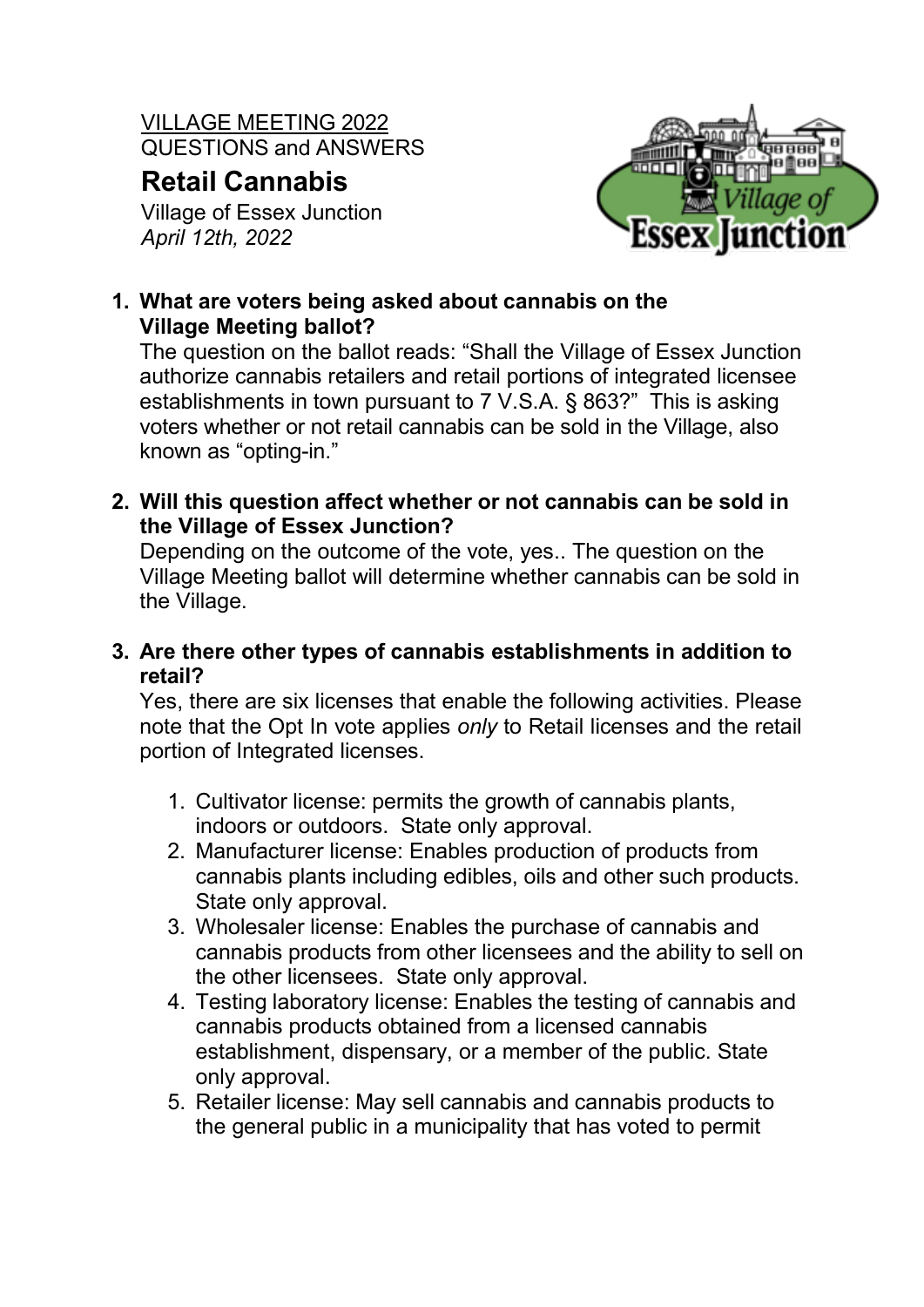Retail cannabis; Opted In. No other license type may sell to the public.

6. Integrated license: May engage in all of the activities of all the other license types. This license is only available to an applicant or its affiliates that hold a dispensary registration on April 1, 2022. With this category there are tiered license types; cultivator, manufacturer, retailer each of which have tiers relating to the size or kind of operation. State only approval.

## **4. Are there any parameters for establishment licenses?**

A licensee may hold multiple licenses, but only one of each type. Each license is tied to one location. Multiple licenses may operate at the one location. All cannabis establishments are subject to comprehensive state regulations and inspections by staff with the State of Vermont's Cannabis Control Board.

## **5. What authority does a municipality have over cannabis establishments?**

Firstly, a municipality must Opt In to host a retail cannabis establishment by a majority vote. The Opt In vote only applies to retail establishments, and the retail portion of an Integrated License. The municipality has no impact on other license types to operate in their jurisdiction except through public nuisance ordinances as well as zoning, which must treat cannabis establishments like any other business.

#### **6. How does the Essex Police Chief feel about retail cannabis?** Chief Ron Hoague said, "I continue to have concerns about it:

- An increase in DUI drug arrests as a result of increased availability – Vermont has already seen an increase in drug involved fatal crashes since cannabis was legalized a few years ago. 2021 saw more cannabis involved fatal crashes in Vermont than ever before (21)
- A steady or increasing black market for cannabis as a result of the taxation of retail cannabis
- Increased access to cannabis by minors through straw purchasing or poor security measures by adults
- A general feeling of acceptance by society. This has been shown in studies since Colorado was the first to legalize.

"Law enforcement raised these concerns many times before the legislature voted for retail cannabis. The legislature already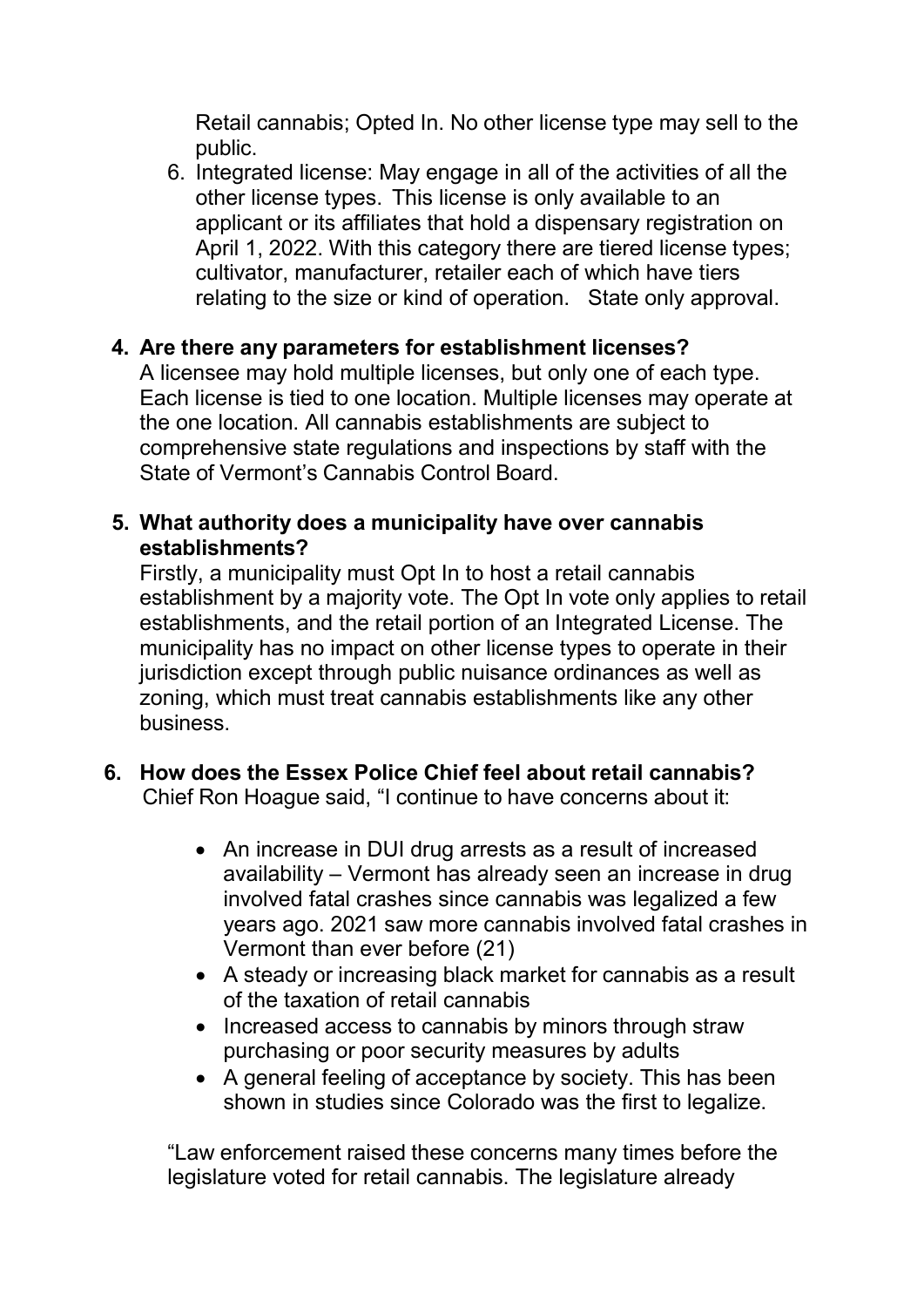discounted these concerns when they passed the law, and the time to address those may have already passed. I am concerned about the above but no matter what the Village votes for, we will be affected since other Cities nearby have voted to allow it."

#### **7. Where can I learn about public health concerns about retail cannabis?**

You can visit [www.healthvermont.gov/alcohol-drugs/lets-talk](http://www.healthvermont.gov/alcohol-drugs/lets-talk-cannabis)[cannabis](http://www.healthvermont.gov/alcohol-drugs/lets-talk-cannabis)

## **8. When can a municipality Opt In?**

At any time for retail cannabis.

- **9. Can an Opt In municipality opt out of having retail cannabis?**  Yes. However, any cannabis establishment that opened during the Opt In period would be allowed to continue to operate even if a municipality votes to opt out.
- **10. What regulatory control will an Opt In municipality have over cannabis?**

Retail cannabis establishments are subject to the same zoning rules and municipal ordinances that apply to any other businesses. They can regulate signs or public nuisance. They do not have the power to create special rules for cannabis establishments.

#### **11. Who controls cannabis at the State Level?**

The Cannabis Control Board (CCB), which was created by [Act 164](https://ccb.vermont.gov/sites/ccb/files/documents/ACT164%20As%20Enacted_1.pdf) in 2020. In 2021, under [Act 62,](https://ccb.vermont.gov/sites/ccb/files/2021-12/ACT062%20As%20Enacted.pdf) the legislature expanded the CCB's responsibilities.

# **12. What is the CCB's mission and what does it do?**

The mission of the CCB is "to safely, equitably, and effectively implement and administer the laws enabling adult use and medical use of cannabis in Vermont." The CCB implements laws governing the adult use cannabis program. The CCBs craft all rules pertaining to licensing and oversight of cannabis businesses, and oversight of compliance and enforcement of the program. The CCB has also assumed responsibility for administering the medical cannabis program, which includes oversight and administration of Vermont's therapeutic cannabis program including dispensaries and the patient and caregiver registry.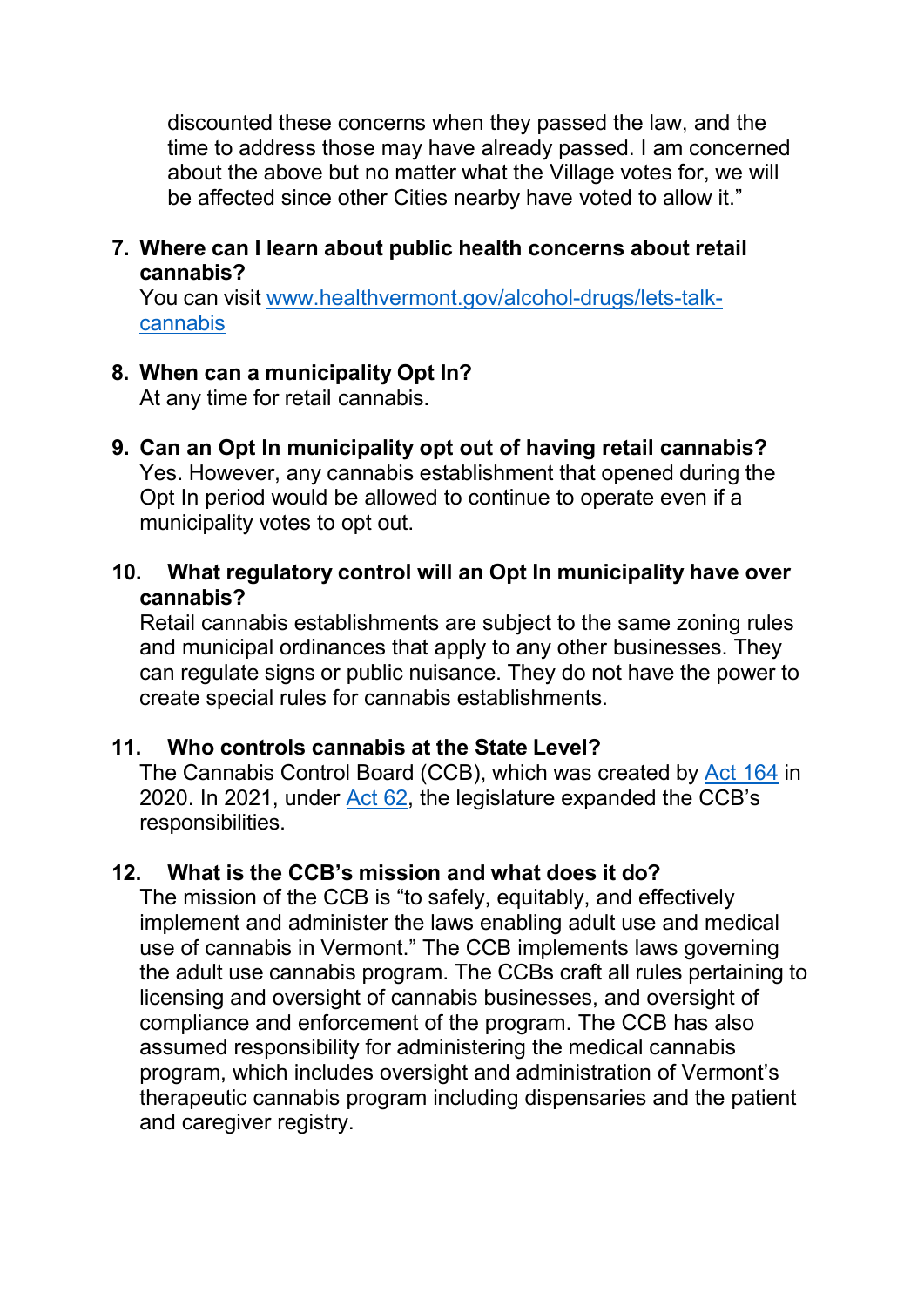For more information about the CCB, visit [https://ccb.vermont.gov/.](https://ccb.vermont.gov/) Laws, rules and regulations relating to cannabis are available at [https://ccb.vermont.gov/laws-rules-and-regulations.](https://ccb.vermont.gov/laws-rules-and-regulations)

## **13. Can a municipality have a local cannabis control commission?**

Yes. But they are not required to. If a municipality does establish a local Commission, they must give notice of same to the State CCB. The local commission may issue and administer local licenses for retail cannabis and may condition licenses on compliance with local zoning bylaws and ordinances relating to signs and public nuisances. The local commission may also deny, suspend or revoke a local control license if it violates conditions of approval. Local commissions must inform the State Board of such actions.

## **14. What if a municipality does not have a Local Cannabis Control Commission?**

Even without a local cannabis control commission a municipality may still regulate cannabis establishments in accordance with their general authority to regulate businesses.

#### **15. How can a municipality control where a retail cannabis establish locates?**

A municipality's zoning rules may require a certain type of cannabis establishment to operate within a particular zoning district. For example, a particular cannabis establishment may only operate within a commercially zoned district.

#### **16. Are there buffer zones for retail cannabis?**

Under state law [\(18 V.S.A. §4327\)](https://legislature.vermont.gov/statutes/section/18/084/04237) a retail cannabis establishment cannot operate on a property that abuts a school, or if the retail operations would occur with 500 feet of a school.

# **17. Are there provisional licenses and who approves them?**

Only the State CCB approves provision licenses. Such a license does not permit operations to commence, nor does it guarantee obtaining a final license.

# **18. When will cannabis establishments begin operating?**

No cannabis establishment can begin operating without proper licensing by the State CCB. Under Act [164](https://ccb.vermont.gov/sites/ccb/files/documents/ACT164%20As%20Enacted_1.pdf) of 2020, the Legislature created the following timeline for issuing licenses based on the type of establishment: